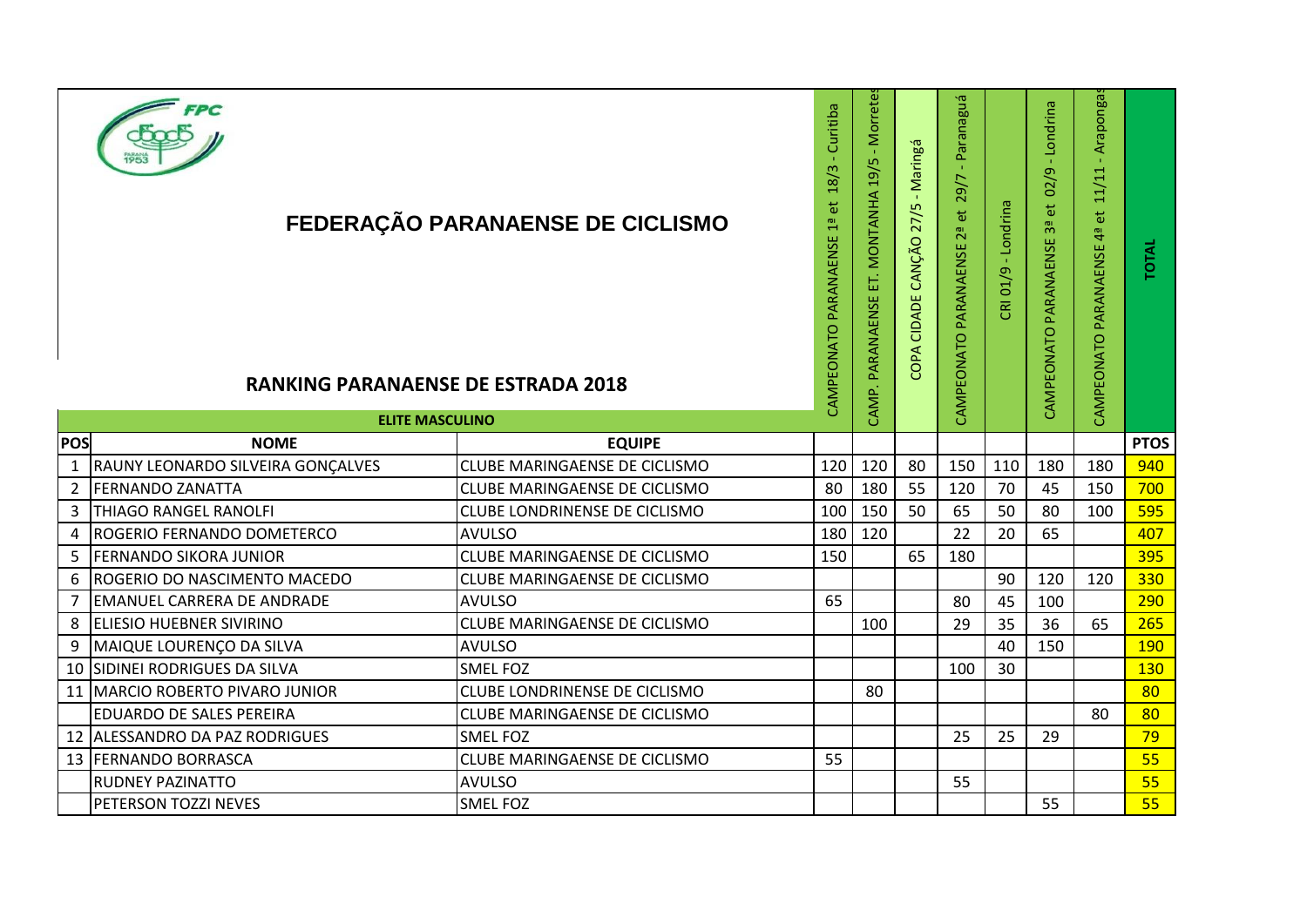| <b>JOSE EMILIO RODRIGUES SANTANA</b> | <b>ICLUBE CICISTICO ARAPONGUENSE</b>    |  |    |    | 55 |    |
|--------------------------------------|-----------------------------------------|--|----|----|----|----|
| 14 GUSTAVO DE OLIVEIRA DA SILVA      | ICLUBE MARINGAENSE DE CICLISMO          |  | 45 |    |    | 45 |
| 15 GREGORI FILLIPE ZICH BERTOLDI     | IAVULSO                                 |  | 36 |    |    | 36 |
| 16 IDANIEL VOLPATO                   | IAVULSO                                 |  |    | 25 |    | 35 |
| 17   MAURO RICETTI PAES              | <b>I</b> LIGA DE CICLISMO CAMPOS GERAIS |  | 20 |    |    | 20 |
| 18   MAX NORBERTO LENING             | <b>AVULSO</b>                           |  | 18 |    |    | 18 |
| 19 ITHIAGO RODRIGUES DA SILVA        | ISMEL FOZ                               |  |    |    |    |    |

|            | <b>SUB23 MASCULINO</b>           |                                        |                  |     |    |     |     |     |     |             |
|------------|----------------------------------|----------------------------------------|------------------|-----|----|-----|-----|-----|-----|-------------|
| <b>POS</b> | <b>NOME</b>                      | <b>EQUIPE</b>                          |                  |     |    |     |     |     |     | <b>PTOS</b> |
|            | 1 LUIS GABRIEL ASSUNÇÃO          | <b>I</b> CLUBE MARINGAENSE DE CICLISMO | 100 l            | 180 | 80 | 150 | 110 | 180 | 120 | 920         |
|            | 2 <b>IGUSTAVO MARTINELLI</b>     | <b>ICLUBE MARINGAENSE DE CICLISMO</b>  | -80              | 100 | 45 | 65  | 90  | 150 | 65  | 595         |
|            | 3 SAMUEL HAUANE REIKDAL STACHERA | ISMELJ CURITIBA                        | 150 I            | 150 | 65 | 100 |     |     | 100 | 565         |
|            | RICARDO PEREIRA DALAMARIA        | ISMELJ CURITIBA                        | 180 <sub>1</sub> |     | 55 | 180 |     |     | 150 | 565         |
|            | 4   FABIO PEREIRA DALAMARIA      | <b>SMELJ CURITIBA</b>                  | 120              |     |    | 120 |     |     | 180 | 420         |
|            | 5 GUILHERME AUGUSTO PORTUGAL     | <b>I</b> CLUBE DATARO DE CICLISMO      |                  | 120 | 50 | 80  |     |     |     | 250         |
|            | 6   RAPHAEL HENRIQUE PIRES       | ASSOCIAÇÃO DE CICLISMO DE CASCAVEL     |                  |     |    |     |     |     | 80  | 80          |

|            | <b>JUNIOR MASCULINO</b>                     |                                      |     |     |    |     |     |     |     |             |
|------------|---------------------------------------------|--------------------------------------|-----|-----|----|-----|-----|-----|-----|-------------|
| <b>POS</b> | <b>NOME</b>                                 | <b>EQUIPE</b>                        |     |     |    |     |     |     |     | <b>PTOS</b> |
|            | <b>PEDRO GUILHERME VOLPATO ROSSI</b>        | <b>CLUBE MARINGAENSE DE CICLISMO</b> |     | 150 | 55 |     | 110 | 80  | 180 | 575         |
|            | <b>JARTHUR ALMENARA ROSENDO</b>             | <b>CLUBE MARINGAENSE DE CICLISMO</b> | 150 | 55  | 30 | 180 | 70  | 65  |     | 550         |
|            | 3   MIKAEL LOVRIN                           | ASSOCIAÇÃO CICLÍSTICA DESPORTIVA     | 80  | 120 |    | 150 | 40  | 55  |     | 445         |
|            | 4 GABRIEL SANTIAGO MAGALHÃES                | <b>SMEL FOZ</b>                      | 100 |     | 18 | 80  | 90  | 45  | 100 | 433         |
|            | 5 ALEXANDRE PEREIRA                         | PREFEITURA MUNICIPAL DE ROLÂNDIA     | 18  | 25  | 35 | 65  | 50  | 150 | 80  | 423         |
| 6.         | <b>HARAN MAXWEL RODRIGUES</b>               | ASSOCIAÇÃO CICLÍSTICA DESPORTIVA     | 45  | 180 |    | 100 | 25  | 22  |     | 372         |
|            | <b>VINICIUS DO NASCIMENTO GUSSOLI</b>       | <b>SMEL FOZ</b>                      | 36  |     | 65 |     | 10  | 180 | 55  | 346         |
|            | FELIPE KRIZONOSKI                           | <b>CLUBE LONDRINENSE DE CICLISMO</b> | 25  |     |    | 36  | 35  | 100 | 150 | 346         |
| 8          | <b>IVAN GUILHERME MORSCH DE ANDRADE</b>     | <b>AVULSO</b>                        | 180 |     | 40 | 120 |     |     |     | 340         |
| 9          | <b>WELLINGTON WILLIAN APARECIDO TIMOTEO</b> | <b>CLUBE CICISTICO ARAPONGUENSE</b>  | 55  | 65  | 80 | 18  | 8   | 29  | 65  | 320         |
|            | 10   FRANCISCO FERREIRA DA SILVA NETO       | <b>CLUBE LONDRINENSE DE CICLISMO</b> |     | 100 | 50 | 29  |     |     | 120 | 299         |
|            | 11 LEONARDO BACK DE FARIAS                  | PREFEITURA MUNICIPAL DE ROLÂNDIA     | 20  | 29  | 21 | 16  | 45  | 120 |     | 251         |
|            | 12 JJOÃO VITOR DA ROCHA DA SILVA            | <b>AVULSO</b>                        | 29  | 45  | 13 | 55  | 30  |     |     | 172         |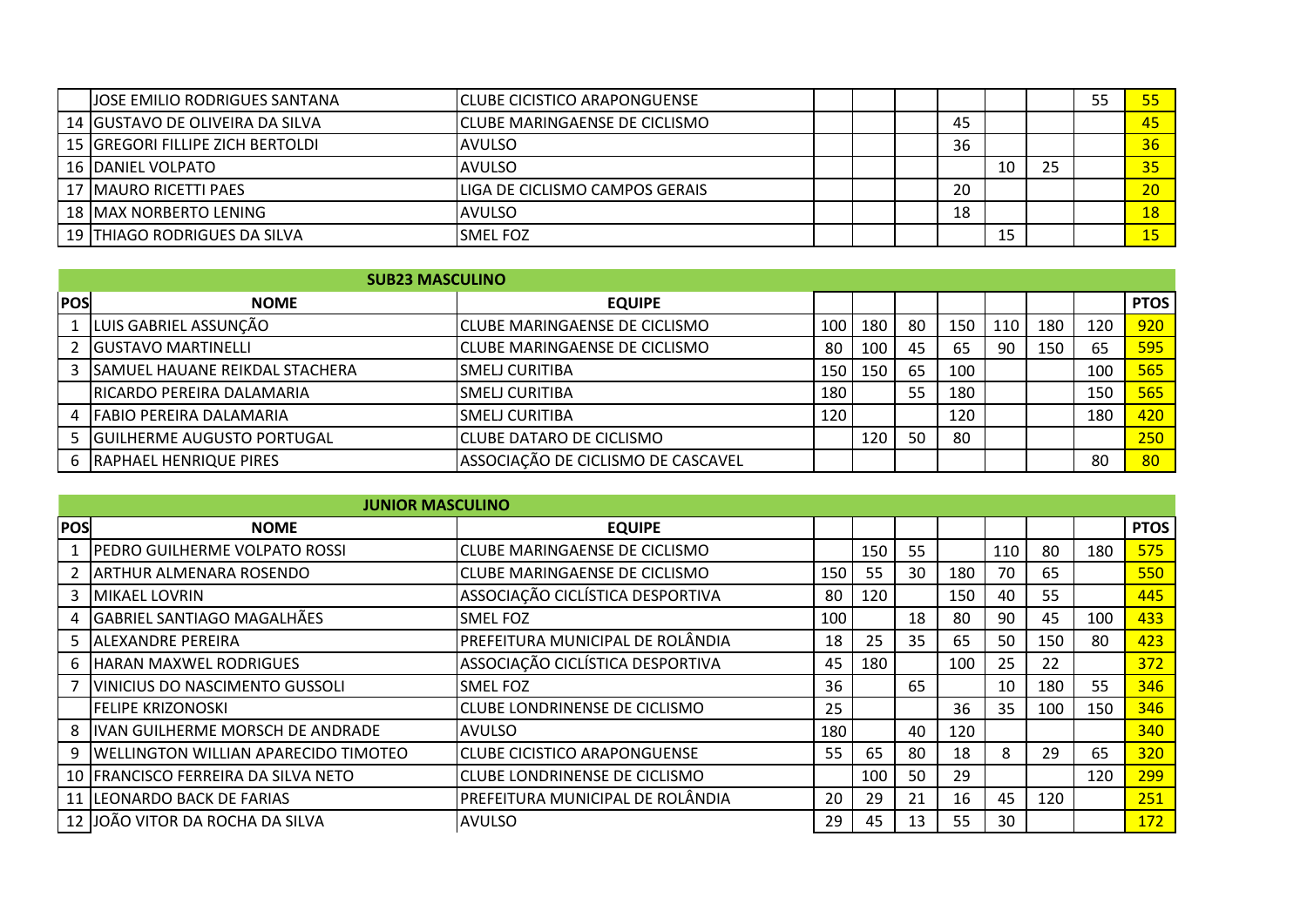| 13 PEDRO LUCAS DIAS DE OLIVEIRA     | ASSOCIAÇÃO CICLÍSTICA DESPORTIVA       | 65  | 80 |    | 25 |    |    |    | 170             |
|-------------------------------------|----------------------------------------|-----|----|----|----|----|----|----|-----------------|
| 14 VINICIUS GUIMARÃES DA CRUZ       | <b>I</b> CLUBE MARINGAENSE DE CICLISMO | 120 | 36 |    |    |    |    |    | 156             |
| 15 GABRIEL DE SOUZA SALVADOR        | <b>CLUBE MARINGAENSE DE CICLISMO</b>   |     |    | 25 |    | 20 | 36 |    | 81              |
| 16 MIGUEL ANDRADE MORENO ALDA       | <b>CLUBE LONDRINENSE DE CICLISMO</b>   |     |    | 15 |    |    |    | 45 | 67              |
| 17 LUCAS WILLIAN VIEIRA EIDT        | <b>AVULSO</b>                          |     |    | 45 |    |    |    |    | 45              |
| <b>PAULO SERGIO DE SOUZA BORGES</b> | <b>CLUBE DATARO DE CICLISMO</b>        |     |    |    | 45 |    |    |    | 45              |
| 18 LINCOLN ELVIS AARON ALVIS        | <b>ICLUBE LONDRINENSE DE CICLISMO</b>  | 22  |    |    | 20 |    |    |    | 42              |
| 19 PEDRO HENRIQUE MENOTTI MILANI    | <b>CLUBE MARINGAENSE DE CICLISMO</b>   |     |    | 11 |    | 15 |    |    | 26              |
| 20 SILVIO RIBEIRO DA SILVA JUNIOR   | <b>AVULSO</b>                          |     |    |    |    |    | 25 |    | 25              |
| 21 PAULO HENRIQUE LEMOS DOS SANTOS  | <b>SMELFOZ</b>                         |     |    |    | 22 |    |    |    | 22              |
| 22 IIGOR JUAN ARAUJO                | ASSOCIAÇÃO CICLÍSTICA DESPORTIVA       |     |    |    | 15 |    |    |    | 15 <sub>2</sub> |
| 23 SAMUEL GEREMIAS DE LIMA MARIA    | <b>CLUBE CICISTICO ARAPONGUENSE</b>    |     |    |    |    |    |    |    |                 |

|            | <b>JUVENIL MASCULINO</b>                    |                                      |     |     |    |     |                |     |     |             |
|------------|---------------------------------------------|--------------------------------------|-----|-----|----|-----|----------------|-----|-----|-------------|
| <b>POS</b> | <b>NOME</b>                                 | <b>EQUIPE</b>                        |     |     |    |     |                |     |     | <b>PTOS</b> |
|            | <b>BREHON CASTAGNO SCHNEIDER JUNIOR</b>     | <b>CLUBE CICISTICO ARAPONGUENSE</b>  | 180 | 180 | 65 | 150 | 50             | 150 | 100 | 875         |
|            | <b>IGUSTAVO DE JESUS SALIN</b>              | PREFEITURA MUNICIPAL DE ROLÂNDIA     | 120 | 120 | 50 | 180 | 45             | 120 | 180 | 815         |
| 3          | <b>KAWAN GABRIEL DA SILVA SOUZA</b>         | <b>SMEL FOZ</b>                      | 100 |     | 80 | 120 | 110            | 100 | 80  | 590         |
|            | 4   LUAN CARLOS RODRIGUES                   | <b>SMELJ CURITIBA</b>                | 55  | 80  | 40 | 45  |                | 80  | 150 | 450         |
| 5.         | <b>OTAVIO AUGUSTO GONZELI</b>               | <b>AVULSO</b>                        | 25  |     | 21 | 100 | 90             | 180 | 25  | 441         |
| 6.         | THIAGO LUIS CRUZ DA SILVA                   | <b>SMEL FOZ</b>                      | 65  | 150 | 18 | 65  | 25             | 65  | 22  | 410         |
|            | <b>GUSTAVO HENRIQUE DOS SANTOS DOMINGOS</b> | <b>CLUBE CICISTICO ARAPONGUENSE</b>  | 80  | 100 | 25 | 80  | 20             | 25  | 45  | 375         |
| 8          | JOSE RAFAEL FURLANETO                       | CLUBE LONDRINENSE DE CICLISMO        | 150 |     |    |     | 70             | 55  | 55  | 330         |
| 9          | LINCOLN EMANUEL DA SILVA                    | <b>CLUBE LONDRINENSE DE CICLISMO</b> |     | 55  | 35 | 55  | 15             | 45  | 120 | 325         |
|            | 10 THIAGO HENRIQUE MAGRO DE MEDEIROS        | <b>CLUBE LONDRINENSE DE CICLISMO</b> | 45  | 65  | 13 | 36  | 35             | 29  | 65  | 288         |
|            | 11 JJOÃO VITOR DE OLIVEIRA VERZA            | <b>SMELFOZ</b>                       | 20  |     | 55 | 29  |                | 22  | 29  | 155         |
|            | 12 GUSTAVO DE BRITO ROCHA                   | <b>CLUBE LONDRINENSE DE CICLISMO</b> | 22  | 36  | 45 |     |                |     | 18  | <b>121</b>  |
|            | 13 RAFAEL LOVRIN                            | ASSOCIAÇÃO CICLÍSTICA DESPORTIVA     | 29  | 45  |    | 22  |                |     | 20  | <b>116</b>  |
|            | 14 LEONARDO MARTINS DA SILVA                | <b>SMEL FOZ</b>                      |     |     | 30 |     | 30             | 16  | 15  | 91          |
|            | <b>15 BRENO MOIZES MATHEUS</b>              | <b>SMELFOZ</b>                       |     |     |    | 25  | 40             | 20  |     | 85          |
|            | 16   MATHEUS FERNANDO SANTOS DE SOUZA       | PREFEITURA MUNICIPAL DE ROLÂNDIA     |     |     |    |     | $\overline{7}$ | 36  | 36  | 79          |
|            | 17 LUAN VINICIUS DE ASSIS                   | <b>CLUBE CICISTICO ARAPONGUENSE</b>  |     |     |    | 20  | 10             | 18  | 16  | 64          |
|            | 18 LEONARDO PADILHA DE LIZ                  | ASSOC. GUARAPUAVANA DE CICLISMO      | 36  |     |    |     |                |     |     | 36          |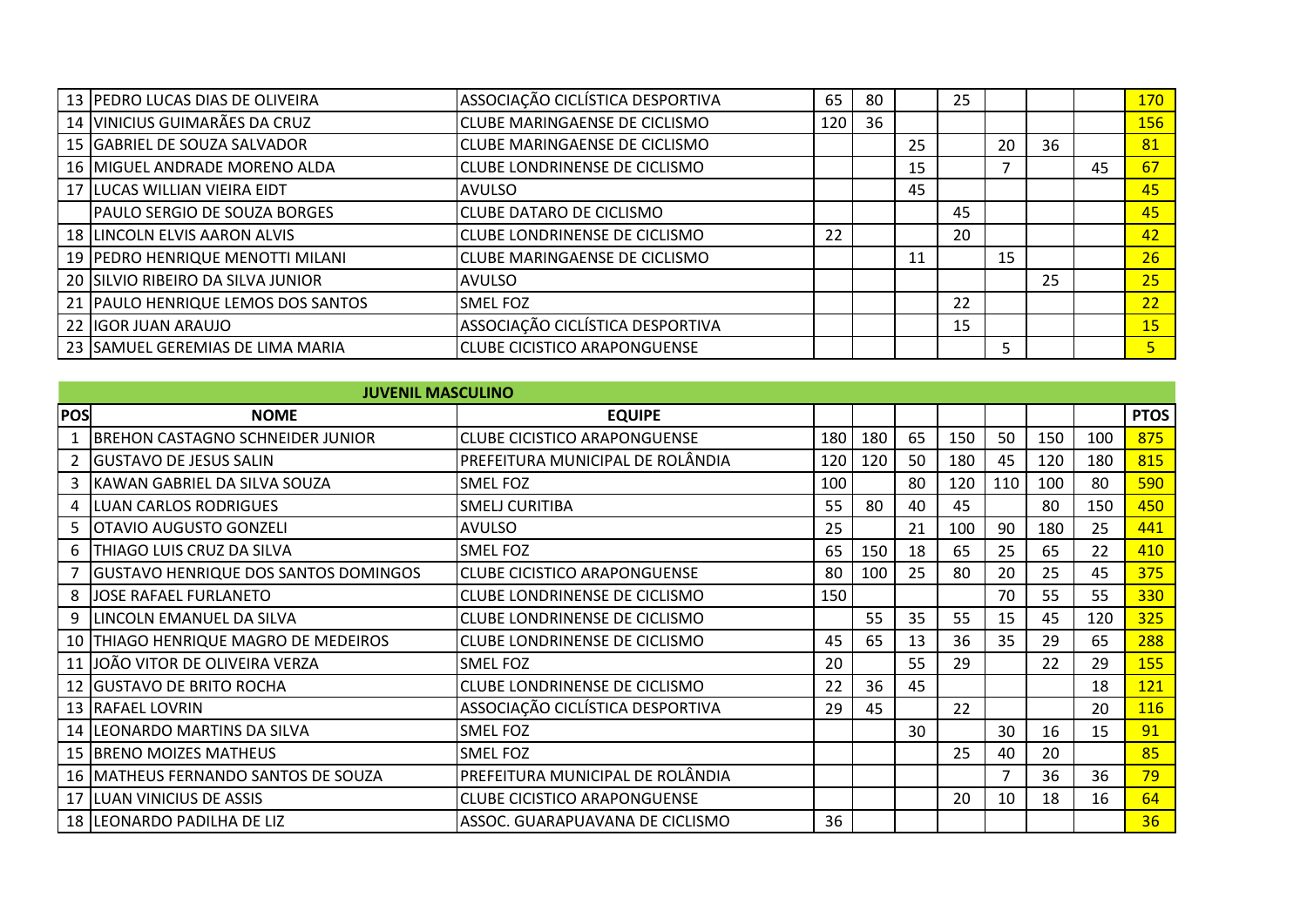| $\overline{\phantom{a}}$<br>--- | <b>SILVA</b><br>,UNIOR<br>וחוח<br>≀ הי<br>/11<br>Δ<br>`'<br><b>NDE.</b><br>- הר | <b>NULSC</b><br>$^{\prime}$ |  | -- |  |  |  |
|---------------------------------|---------------------------------------------------------------------------------|-----------------------------|--|----|--|--|--|
|                                 |                                                                                 |                             |  |    |  |  |  |

|            | <b>INFANTO - JUVENIL MASCULINO</b>       |                                        |     |    |     |     |     |     |             |
|------------|------------------------------------------|----------------------------------------|-----|----|-----|-----|-----|-----|-------------|
| <b>POS</b> | <b>NOME</b>                              | <b>EQUIPE</b>                          |     |    |     |     |     |     | <b>PTOS</b> |
|            | <b>IGABRIEL DE SA SENHORELI</b>          | IPREFEITURA MUNICIPAL DE ROLÂNDIA      | 180 | 55 | 180 | 90  | 180 | 150 | 835         |
|            | 2   SERGIO HENRIQUE ARMACOLO BATISTA     | PREFEITURA MUNICIPAL DE ROLÂNDIA       | 150 | 80 | 150 | 110 | 65  | 180 | 735         |
|            | 3   VITOR HUGO PEREIRA ALAVARSE GONZALES | <b>CLUBE MARINGAENSE DE CICLISMO</b>   | 100 | 65 | 100 | 70  | 120 | 100 | 555         |
|            | 4 LUIZ FERNANDO FRASSATO                 | <b>I</b> CLUBE LONDRINENSE DE CICLISMO | 120 | 50 | 120 |     | 150 | 80  | 520         |
|            | 5   WERIK KAUA DOMINGOS                  | IAVULSO                                |     |    |     | 50  | 100 | 120 | 270         |
|            | 6   MATHEUS DA SILVA LUNARDELLI          | <b>I</b> CLUBE MARINGAENSE DE CICLISMO |     | 45 |     |     | 80  | 55  | 180         |
|            | JJOÃO MIGUEL DOS SANTOS BALAN            | PREFEITURA MUNICIPAL DE ROLÂNDIA       |     |    |     | 45  | 65  | 65  | <b>175</b>  |
|            | <b>JUAREZ MARTINS JUNIOR</b>             | <b>SMEL FOZ</b>                        | 80  |    |     |     |     |     | 80          |

|            | <b>SUB30 MASCULINO</b>          |                                      |     |     |    |     |  |             |
|------------|---------------------------------|--------------------------------------|-----|-----|----|-----|--|-------------|
| <b>POS</b> | <b>NOME</b>                     | <b>EQUIPE</b>                        |     |     |    |     |  | <b>PTOS</b> |
|            | LILUIS CARLOS STEFFENS          | <b>I</b> CLUBE TOLEDENSE DE CICLISMO | 150 | 180 | 80 | 180 |  | 590         |
|            | 2 CRISTIAN GUILHERME HILGEMBERG | <b>AVULSO</b>                        | 180 |     |    |     |  | <b>180</b>  |
|            | IGUSTAVO MANGANARO DE SOUZA     | ICLUBE LONDRINENSE DE CICLISMO       | 120 |     |    |     |  | <b>120</b>  |

|     | <b>MASTER A1 MASCULINO</b>        |                                       |     |     |    |     |     |     |     |             |
|-----|-----------------------------------|---------------------------------------|-----|-----|----|-----|-----|-----|-----|-------------|
| POS | <b>NOME</b>                       | <b>EQUIPE</b>                         |     |     |    |     |     |     |     | <b>PTOS</b> |
|     | <b>RONY RAUFHER DA SILVA</b>      | AVULSO                                | 120 | 150 |    | 180 | 110 | 180 | 180 | 920         |
|     | ROBERVAL JOSE DE LIMA             | <b>AVULSO</b>                         | 100 | 100 |    |     | 90  | 150 |     | 440         |
|     | 3 RENATO DAVIS PARIS              | CLUBE LONDRINENSE DE CICLISMO         | 180 | 80  | 80 |     |     |     |     | 340         |
| 4   | <b>TIAGO AUGUSTO SOUZA STELLA</b> | <b>AVULSO</b>                         |     | 180 |    |     |     |     |     | 180         |
| 5 I | <b>THIAGO VILLA BARBOSA</b>       | <b>AVULSO</b>                         | 150 |     |    |     |     |     |     | <b>150</b>  |
|     | <b>CLIFF BARNEY BUENO FURQUIM</b> | <b>CLUBE DATARO DE CICLISMO</b>       |     |     |    | 150 |     |     |     | <b>150</b>  |
|     | 6 EVANDRO GONCALVES PORFIRIO      | IAVULSO                               |     | 120 |    |     |     |     |     | 120         |
|     | IVAN CONSTANTINO VICH STOPINSKI   | <b>AVULSO</b>                         |     |     |    | 120 |     |     |     | 120         |
|     | CARLOS JOSE DE OLIVEIRA DA SILVA  | IAVULSO                               |     |     |    | 100 |     |     |     | <b>100</b>  |
| 8   | <b>HEBER ELI PEREIRA</b>          | ASSOCIAÇÃO DOS CICLISTAS DE PARANAGUÁ |     |     |    | 80  |     |     |     | 80          |
|     | <b>ALESSANDRO RAMOS SILVEIRA</b>  | <b>JAVULSO</b>                        | 80  |     |    |     |     |     |     | 80          |
|     | 9   MARCOS VALDIR PILATO          | ASSOCIAÇÃO CICLÍSTICA DESPORTIVA      | 65  |     |    |     |     |     |     | 65          |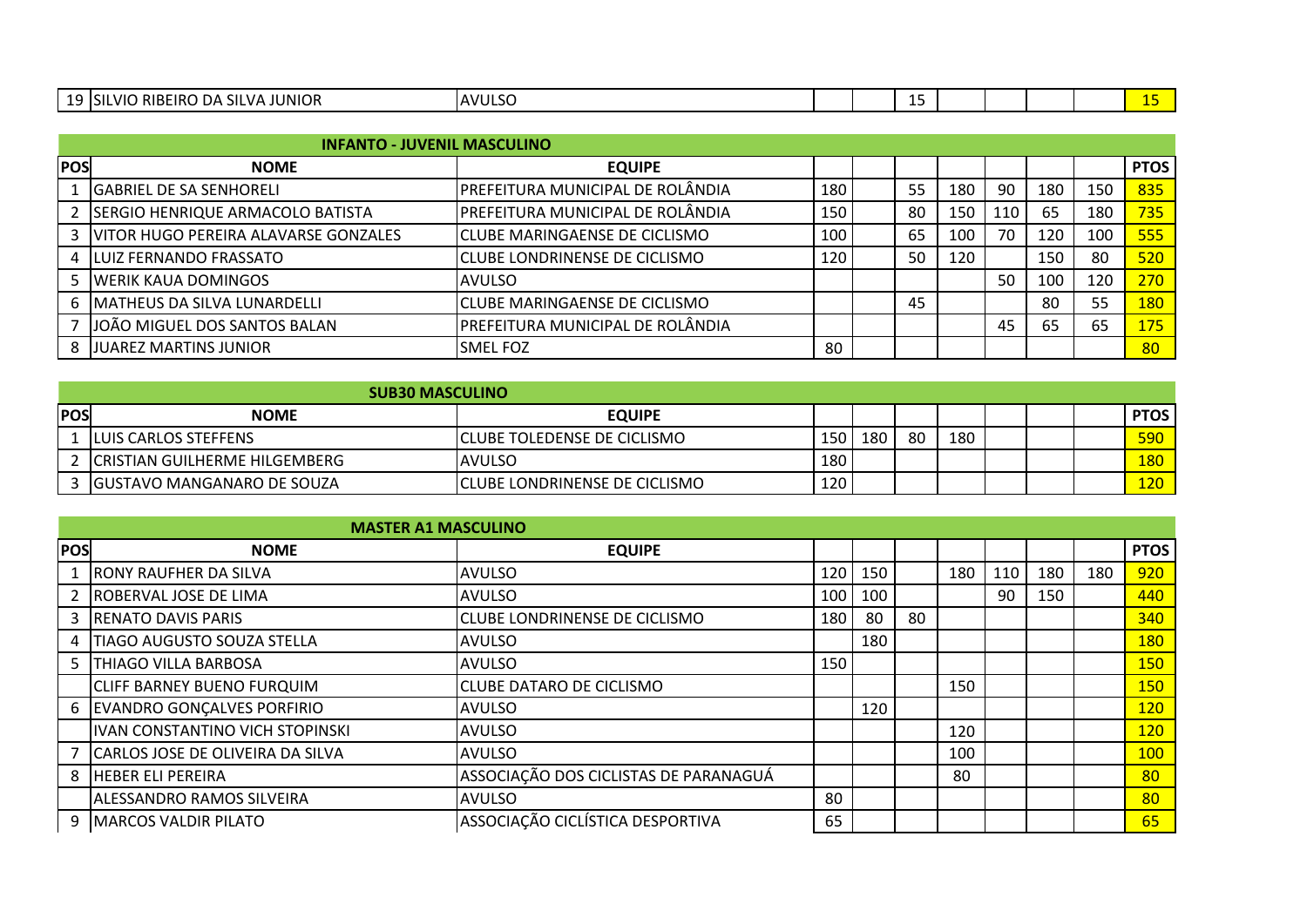|            | <b>MASTER A2 MASCULINO</b>                 |                                      |     |     |    |     |     |     |     |             |
|------------|--------------------------------------------|--------------------------------------|-----|-----|----|-----|-----|-----|-----|-------------|
| <b>POS</b> | <b>NOME</b>                                | <b>EQUIPE</b>                        |     |     |    |     |     |     |     | <b>PTOS</b> |
|            | <b>ALESSANDER WESLEY FRANCISCO SANCHES</b> | <b>AVULSO</b>                        | 100 | 180 | 80 |     | 110 | 150 | 120 | 740         |
|            | <b>ANDRE LUIS DE SOUZA</b>                 | <b>AVULSO</b>                        | 65  | 150 |    | 100 | 90  | 100 | 80  | 585         |
|            | 3   ANDERSON RODRIGO ALVES BIANCHINI       | <b>CLUBE MARINGAENSE DE CICLISMO</b> |     |     | 21 |     |     | 180 | 180 | 381         |
|            | 4   RAFAEL DI DOMENICO DINIZ DE SOUZA      | <b>CLUBE MARINGAENSE DE CICLISMO</b> |     | 100 | 55 |     |     | 120 | 100 | 375         |
|            | 5   MARCO AURELIO ALLE SAROT               | CLUBE DATARO DE CICLISMO             |     | 120 | 50 | 150 |     |     |     | 320         |
|            | 6 ROGERIO VICENTIN MAITAM                  | <b>AVULSO</b>                        |     |     | 65 |     |     | 80  | 150 | 295         |
|            | <b>LOURIVAL PAES NETO</b>                  | <b>AVULSO</b>                        | 55  | 80  | 30 | 120 |     |     |     | 285         |
|            | 8   MICHEL GREGATTI DA SILVA               | <b>AVULSO</b>                        | 180 |     |    |     |     |     |     | <b>180</b>  |
|            | <b>MARCIO KURKEWICZ</b>                    | <b>CLUBE DATARO DE CICLISMO</b>      |     |     |    | 180 |     |     |     | <b>180</b>  |
| 8          | <b>VINICIUS DE MORAES VICENTE</b>          | CLUBE LONDRINENSE DE CICLISMO        | 45  | 65  | 45 |     |     |     |     | 155         |
| 9          | <b>EDER PAULO DOS SANTOS</b>               | <b>AVULSO</b>                        | 150 |     |    |     |     |     |     | 150         |
|            | 11 ELIEL MARTINS DA ROCHA                  | <b>CLUBE LONDRINENSE DE CICLISMO</b> |     |     |    |     | 70  | 65  |     | 135         |
|            | 12 ROSIEL ANTONIO CHEVA                    | <b>AVULSO</b>                        | 120 |     |    |     |     |     |     | 120         |
|            | 13 CELSO RICARDO SANTOS                    | <b>AVULSO</b>                        | 80  |     |    |     |     |     |     | 80          |
|            | 14 FERNANDO SILVESTRE DA SILVA             | <b>AVULSO</b>                        |     |     | 40 |     |     |     |     | 40          |
|            | 15   KLEBERSON BORDON SILVA                | <b>CLUBE MARINGAENSE DE CICLISMO</b> |     |     | 35 |     |     |     |     | 35          |
|            | 16   FLAVIO CARRION SOUZA                  | <b>AVULSO</b>                        |     |     | 25 |     |     |     |     | 25          |

|            | <b>MASTER B1 MASCULINO</b>            |                                       |     |     |    |     |     |     |     |             |
|------------|---------------------------------------|---------------------------------------|-----|-----|----|-----|-----|-----|-----|-------------|
| <b>POS</b> | <b>NOME</b>                           | <b>EQUIPE</b>                         |     |     |    |     |     |     |     | <b>PTOS</b> |
|            | <b>IEMERSON DE JESUS BERLOTO</b>      | <b>CLUBE DE CICLISMO SÓ PEDAL</b>     | 80  | 120 | 55 | 180 | 50  | 120 | 45  | 650         |
|            | <b>FERNANDO ALISSON FERREIRA</b>      | <b>ICLUBE LONDRINENSE DE CICLISMO</b> | 55  | 100 | 35 | 150 | 90  | 80  | 55  | 565         |
|            | 3   PAULO ROBERTO FURTADO             | <b>CLUBE WEST BIKES CWB</b>           | 180 |     | 45 |     | 70  | 150 | 80  | 525         |
|            | <b>FABIANO BARRETO</b>                | <b>CLUBE CICLÍSTICO ARAPONGUENSE</b>  | 36  | 150 | 40 |     | 45  | 100 | 65  | 436         |
|            | 5   MICHEL FERNANDES DA SILVA         | <b>CLUBE MARINGAENSE DE CICLISMO</b>  |     |     | 65 |     |     | 180 | 180 | 425         |
|            | 6 <b>JULISSES MARCELO BINDE</b>       | IAVULSO                               | 120 | 180 |    |     |     |     |     | 300         |
|            | <b>WALTER FIGUEIRA NETO</b>           | <b>I</b> CLUBE WEST BIKES CWB         | 65  |     | 80 |     |     |     | 150 | 295         |
|            | 8   ANTONIO MARCOS CARNEIRO DE CAMPOS | IAVULSO                               | 45  |     | 50 |     |     |     | 120 | 215         |
|            | 9   PAULO SERGIO CAVALHEIRO           | <b>AVULSO</b>                         | 100 |     |    |     | 110 |     |     | 210         |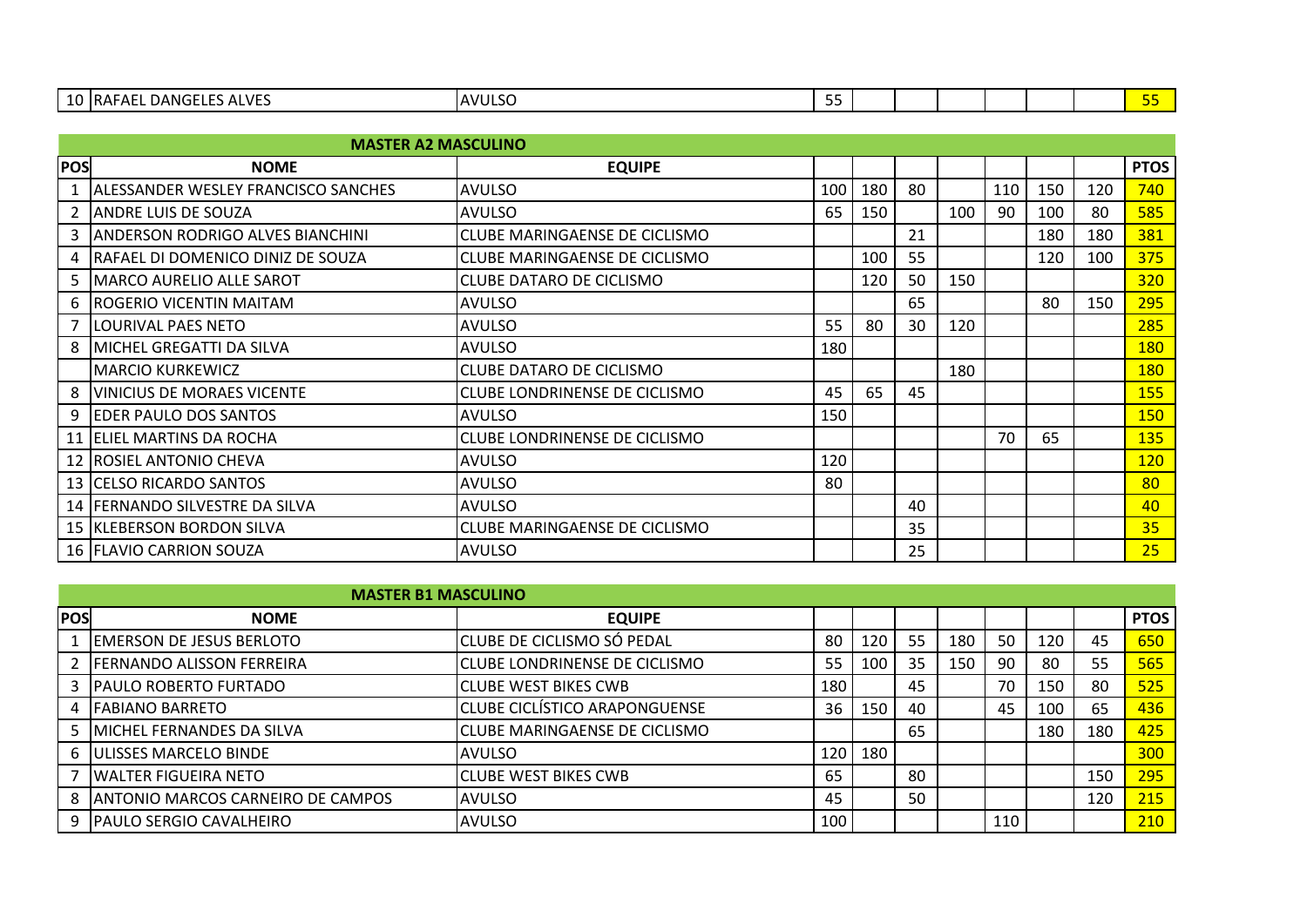| 10 FABIO FERNANDO DE ALMEIDA      | <b>ICLUBE WEST BIKES CWB</b> | 29  | 30 |     |  | 100 | 159.  |
|-----------------------------------|------------------------------|-----|----|-----|--|-----|-------|
| 11 IMARCOS FERNANDO DA CRUZ       | <b>AVULSO</b>                | 150 |    |     |  |     | L50 I |
| 12 JEAN RICARDO PELANDA           | ICLUBE DATARO DE CICLISMO    |     |    | 120 |  |     | 120.  |
| 13 IPABLO ROBERTO MARTINS CARON   | <b>AVULSO</b>                | 25  |    |     |  |     |       |
| 14 JANTONIO ILSON KOTOVISKI FILHO | <b>ICICLES LANGNER</b>       | ີ   |    |     |  |     |       |

|              | <b>MASTER B2 MASCULINO</b>        |                                       |     |     |    |     |     |     |     |             |
|--------------|-----------------------------------|---------------------------------------|-----|-----|----|-----|-----|-----|-----|-------------|
| <b>POS</b>   | <b>NOME</b>                       | <b>EQUIPE</b>                         |     |     |    |     |     |     |     | <b>PTOS</b> |
| $\mathbf{1}$ | <b>JOSE RICARDO MORAES</b>        | PREFEITURA MUNICIPAL DE ROLÂNDIA      |     | 150 | 80 | 180 | 110 | 180 | 180 | 880         |
|              | 2 LEONILDO LEAL                   | ASSOC. GUARAPUAVANA DE CICLISMO       | 150 |     | 50 | 120 | 70  | 150 | 120 | 660         |
| 3.           | <b>MARCOS LUCIO</b>               | <b>AVULSO</b>                         |     | 100 | 45 |     | 90  | 100 |     | 335         |
| 4            | ISANDRO MARCELO DA ROCHA          | ICLUBE LONDRINENSE DE CICLISMO        |     |     |    | 150 |     | 65  | 100 | 315         |
|              | 5 ELIO JUAREZ WAILAND             | <b>AVULSO</b>                         |     |     |    |     | 45  | 80  | 150 | 275         |
|              | 6   MURILO MOREIRA OLIVEIRA       | ASSOC. GUARAPUAVANA DE CICLISMO       | 100 | 80  | 35 |     |     |     |     | 215         |
|              | HELCIO DE JESUS MILANI            | CLUBE MARINGAENSE DE CICLISMO         |     |     | 65 |     |     | 120 |     | 185         |
| 8            | JEFFERSON MISIAK                  | <b>AVULSO</b>                         | 180 |     |    |     |     |     |     | <b>180</b>  |
|              | <b>CARLOS ROBERTO MARTINELLI</b>  | <b>CLUBE MARINGAENSE DE CICLISMO</b>  |     | 180 |    |     |     |     |     | <b>180</b>  |
| 9            | <b>ANDRE MAURICIO MARTINS VAZ</b> | <b>AVULSO</b>                         | 120 |     |    |     |     |     |     | <b>120</b>  |
|              | <b>AMILTON CEZAR CORADIN</b>      | <b>AVULSO</b>                         |     | 120 |    |     |     |     |     | 120         |
|              | 10   SILVIO SOARES DE SOUZA       | ASSOCIAÇÃO DOS CICLISTAS DE PARANAGUÁ |     |     |    | 100 |     |     |     | <b>100</b>  |
|              | 11 SERGIO ALMIR TEIXEIRA          | <b>CLUBE WEST BIKERS CWB</b>          |     |     | 55 |     |     |     |     | 55          |
|              | 12 EDINALDO DOUZA                 |                                       |     |     |    |     | 50  |     |     | 50          |
|              | <b>13  LUCIANO NEUMANN</b>        | <b>CLUBE WEST BIKERS CWB</b>          |     |     | 40 |     |     |     |     | 40          |

|            | <b>MASTER C1 MASCULINO</b>       |                                       |     |    |     |     |             |
|------------|----------------------------------|---------------------------------------|-----|----|-----|-----|-------------|
| <b>POS</b> | <b>NOME</b>                      | <b>EQUIPE</b>                         |     |    |     |     | <b>PTOS</b> |
|            | L  ROMILDO DE OLIVEIRA VIANA     | ASSOCIAÇÃO CICLÍSTICA DESPORTIVA      |     |    | 180 | 180 | 360         |
|            | 2   VINICIOS HYCZI DO NASCIMENTO | IAVULSO                               | 180 |    |     |     | <b>180</b>  |
|            | 3 ARIOSVALDO GOUVEIA JUNIOR      | ASSOCIAÇÃO DOS CICLISTAS DE PARANAGUÁ |     |    | 150 |     | <b>150</b>  |
|            | <b>WADIH NAGIB NASSAR</b>        | <b>AVULSO</b>                         | 150 |    |     |     | <b>150</b>  |
|            | <b>WALDECIR DE MEIRA</b>         | <b>AVULSO</b>                         |     | 80 |     |     | 80          |
|            | 5 IVALDIR MEIRA                  | <b>AVULSO</b>                         |     | 65 |     |     | 65          |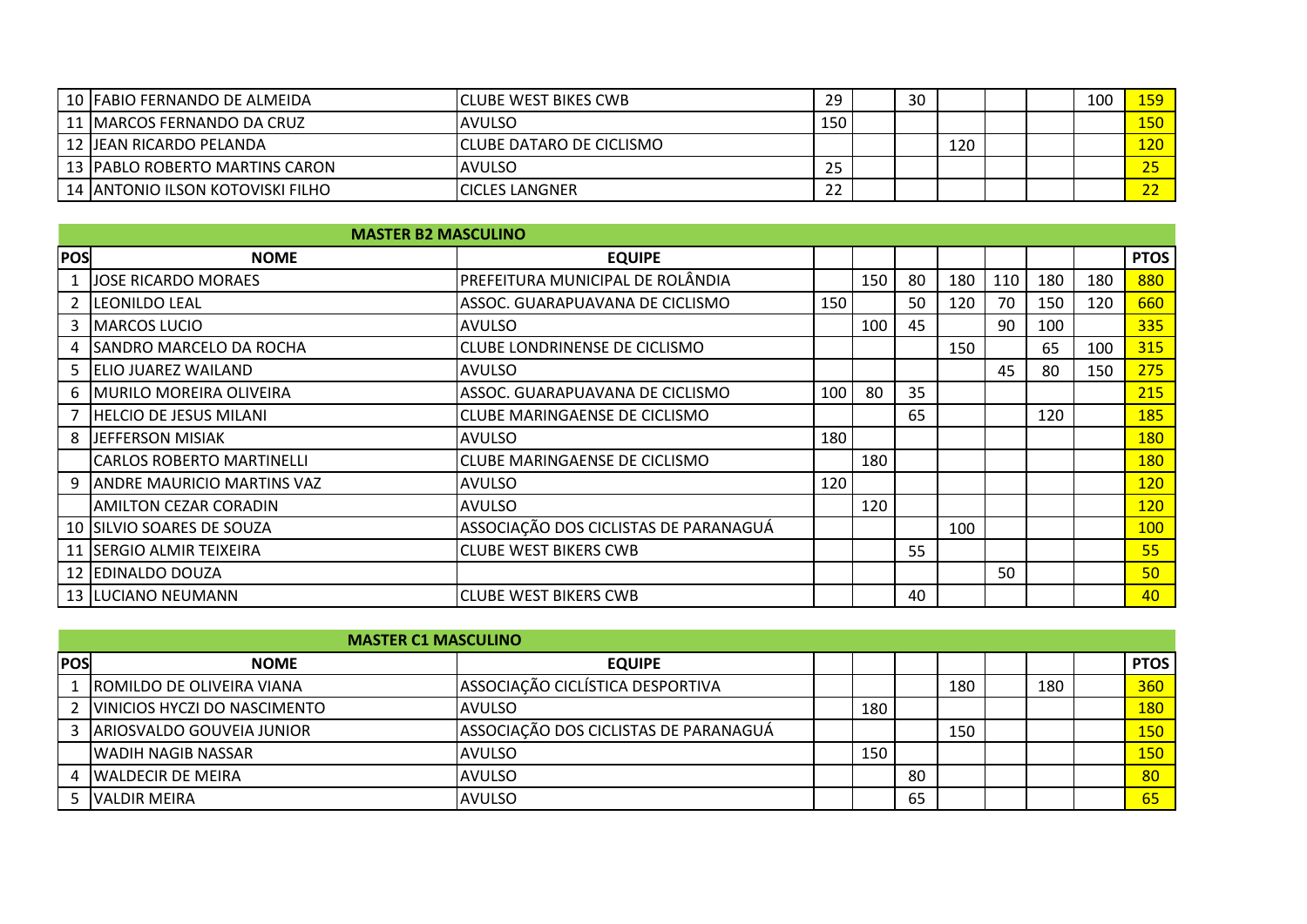|            | <b>MASTER C2 MASCULINO</b>   |                                      |     |     |    |     |     |     |             |
|------------|------------------------------|--------------------------------------|-----|-----|----|-----|-----|-----|-------------|
| <b>POS</b> | <b>NOME</b>                  | <b>EQUIPE</b>                        |     |     |    |     |     |     | <b>PTOS</b> |
|            | <b>IPAUL LIRIO BERWIG</b>    | IAVULSO                              |     |     |    | 110 | 180 | 150 | 440         |
|            | <b>ICESAR AUGUSTO MORENO</b> | <b>CLUBE MARINGAENSE DE CICLISMO</b> |     | 180 | 80 |     |     | 180 | 440         |
|            | YURI KRUCHOWSKI DE SIQUEIRA  | <b>AVULSO</b>                        | 180 |     |    |     |     |     | <b>180</b>  |
|            | 3 CARLOS EDUARDO SCHWABE     | <b>CLUBE MARINGAENSE DE CICLISMO</b> |     | 150 |    |     |     |     | <b>150</b>  |
|            | <b>IROBERTO UENO</b>         | <b>AVULSO</b>                        |     |     | 65 |     |     |     | 65          |

|            | <b>MASTER D MASCULINO</b>     |                                          |     |     |    |     |     |     |     |                  |
|------------|-------------------------------|------------------------------------------|-----|-----|----|-----|-----|-----|-----|------------------|
| <b>POS</b> | <b>NOME</b>                   | <b>EQUIPE</b>                            |     |     |    |     |     |     |     | <b>PTOS</b>      |
|            | <b>IVO NUNES</b>              | <b>IPREFEITURA MUNICIPAL DE ROLÂNDIA</b> | 180 | 180 |    | 180 | 110 | 180 | 180 | 1010             |
|            | 2 BENEDITO DA SILVA           | IAVULSO                                  |     | 120 | 80 |     |     | 150 | 150 | 500 <sub>1</sub> |
|            | <b>ADILON GREGORIO MENDES</b> | <b>AVULSO</b>                            | 150 | 150 |    |     |     |     |     | 300              |
|            |                               |                                          |     |     |    |     |     |     |     |                  |

| <b>PARACICLISMO MASCULINO</b> |                               |                |     |  |    |  |  |  |             |
|-------------------------------|-------------------------------|----------------|-----|--|----|--|--|--|-------------|
| <b>POS</b>                    | <b>NOME</b>                   | <b>EQUIPE</b>  |     |  |    |  |  |  | <b>PTOS</b> |
|                               | LUIZ ANTONIO MESQUITA MARCONI | <b>AVULSO</b>  | 180 |  |    |  |  |  | <b>180</b>  |
|                               | GABRIEL DE JESUS DE OLIVEIRA  | <b>JAVULSO</b> | 150 |  |    |  |  |  | 150         |
|                               | <b>EDINALDO DE SOUZA</b>      | <b>AVULSO</b>  |     |  | 80 |  |  |  | 80          |
|                               |                               |                |     |  |    |  |  |  |             |

|            | <b>ELITE FEMININO</b>               |                                        |       |     |    |     |     |     |     |             |
|------------|-------------------------------------|----------------------------------------|-------|-----|----|-----|-----|-----|-----|-------------|
| <b>POS</b> | <b>NOME</b>                         | <b>EQUIPE</b>                          |       |     |    |     |     |     |     | <b>PTOS</b> |
|            | <b>SHEILA MENDONÇA GOMES</b>        | <b>I</b> CLUBE MARINGAENSE DE CICLISMO | 180   | 180 | 65 | 150 | 110 | 180 | 180 | 1045        |
|            | 2 JANDHEARA DE LIMA                 | IAVULSO                                |       |     | 80 |     | 90  | 150 | 150 | 470         |
|            | 3 JAQUELINE SOUZA BRAGA             | IAVULSO                                | 120 I | 150 |    | 120 |     |     |     | 390         |
|            | 4 GABRIELA YUMI NISHI GOMES         | <b>I</b> CLUBE MARINGAENSE DE CICLISMO |       |     | 45 |     | 70  | 120 | 120 | 355         |
|            | 5 ALINE CRISTINA YAMADA             | ICLUBE LONDRINENSE DE CICLISMO         | 150   |     | 55 |     |     |     |     | 205         |
|            | 6 ELIZANGELA MORETTO                | <b>SMELFOZ</b>                         |       |     |    | 180 |     |     |     | <b>180</b>  |
|            | VICTORIA MARIA DE CAMARGO E BARBOSA | UNIÃO METROP. PARADESPORTIVA DE MGÁ    |       |     |    |     |     | 100 |     | 100         |
|            | 8 ICAMILA ROBERTA JAWORKI UENO      | <b>I</b> CLUBE MARINGAENSE DE CICLISMO |       |     | 50 |     |     |     |     | 50          |

|            |                      | -----------<br>ANV |  |  |  |     |
|------------|----------------------|--------------------|--|--|--|-----|
| <b>POS</b> | <b>NOME</b><br>_____ | <b>EQUIPE</b>      |  |  |  | ___ |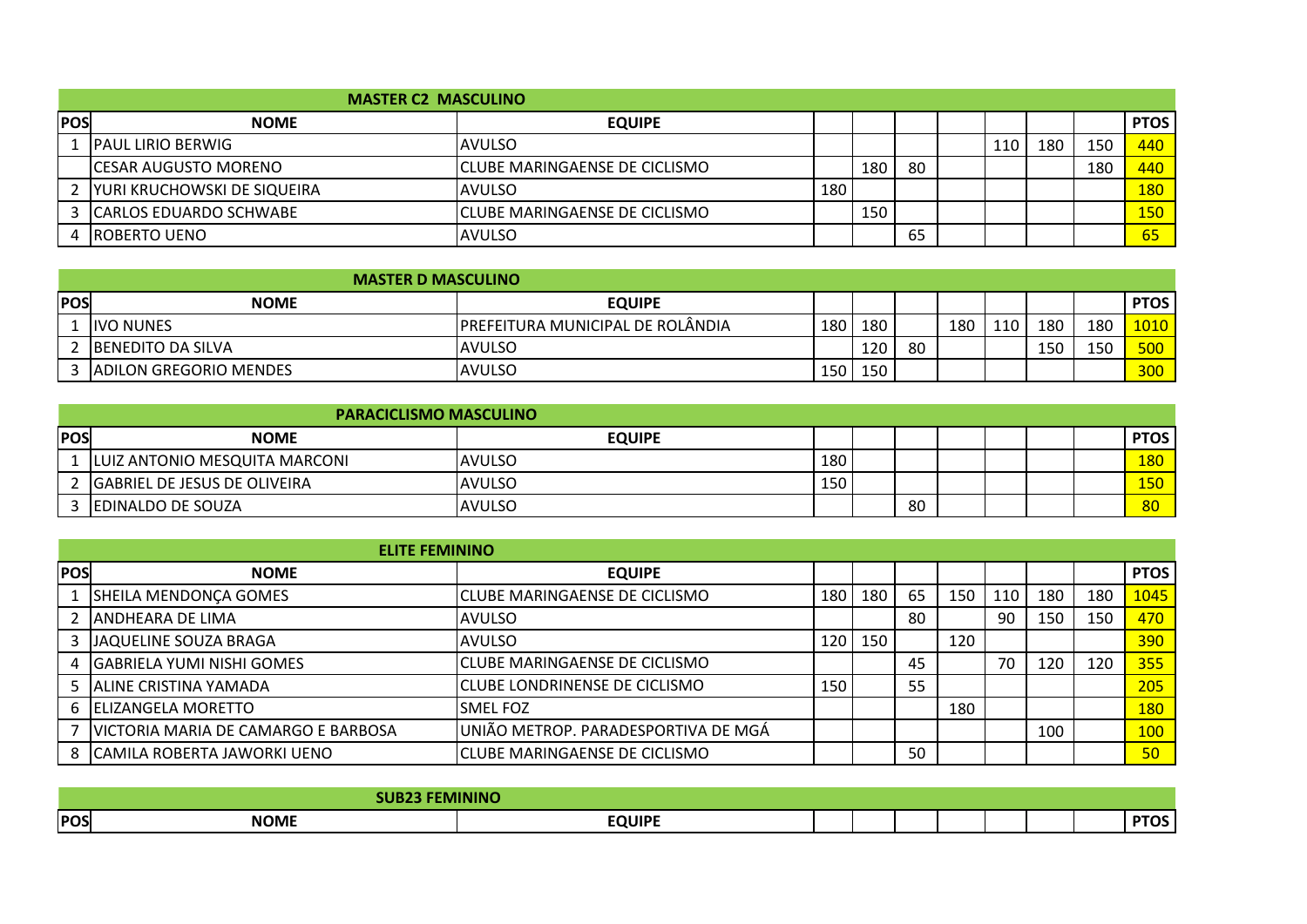|    | ITALITA DA LUZ OLIVEIRA                | LIGA DE CICLISMO CAMPOS GERAIS        | 120 | 150 | 80 | 180 | 90  | 150 | 150 | 920              |
|----|----------------------------------------|---------------------------------------|-----|-----|----|-----|-----|-----|-----|------------------|
|    | BEATRIZ NASCIMENTO BATISTA             | <b>ICLUBE MARINGAENSE DE CICLISMO</b> |     | 120 | 45 | 100 | 70  | 180 | 120 | 635              |
|    | 3 INICOLLE WENDY BORGES                | <b>SMELI CURITIBA</b>                 |     | 180 | 65 | 150 | 110 | 120 |     | 625              |
|    | 4 ESTHER FERNANDA SANTOS DA SILVA CRUZ | ICLUBE MARINGAENSE DE CICLISMO        | 150 |     |    | 120 | 50  |     | 100 | 420              |
|    | 5 REBECCA FANECO PAVANELO              | <b>CLUBE CICLISTICO ARAPONGUENSE</b>  | 100 | 80  |    | 80  | 45  | 100 |     | 405              |
| 6. | KARINA TATCHEVA SILVA                  | IPREFEITURA MUNICIPAL DE ROLÂNDIA     | 180 | 100 | 55 | 55  |     |     |     | 390              |
|    | CAROLINA BARBOSA ALVES DO NASCIMENTO   | ICLUBE MARINGAENSE DE CICLISMO        |     |     |    |     |     |     | 180 | 180 <sup>°</sup> |
| 8  | <b>GABRIELA MUNHOZ DA ROCHA</b>        | IAVULSO                               |     |     | 50 | 65  |     |     |     | 115              |
| q  | TAMILES NUNES DE SOUSA                 |                                       |     |     |    |     |     | 80  |     | 80               |

|            | <b>JUNIOR FEMININO</b>       |                                        |       |     |    |                 |     |     |     |             |
|------------|------------------------------|----------------------------------------|-------|-----|----|-----------------|-----|-----|-----|-------------|
| <b>POS</b> | <b>NOME</b>                  | <b>EQUIPE</b>                          |       |     |    |                 |     |     |     | <b>PTOS</b> |
|            | IBRUNA LIE ADATI LENARTOWICZ | <b>I</b> CLUBE MARINGAENSE DE CICLISMO |       | 150 | 65 | 180             | 90  | 180 | 150 | 815         |
|            | 2 FERNANDA APARECIDA NARDINO | ISMELJ CURITIBA                        | 150 I | 120 | 55 | 150             | 70  | 120 | 100 | 765         |
|            | 3 JAMANDA KUNKEL             | <b>I</b> CLUBE MARINGAENSE DE CICLISMO |       | 180 |    |                 | 110 | 15C | 180 | 620         |
|            | 4   VERONICA LOBATO OLIVEIRA | IPREFEITURA MUNICIPAL DE ROLÂNDIA      | 120   |     |    | 10 <sub>C</sub> | 50  | 10C | 120 | 490         |
|            | 5 GIOVANNA MONTANINO         | <b>ICLUBE DE CICLISMO SÓ PEDAL</b>     | 180   |     | 80 | 120             |     |     |     | 380         |

|            | <b>JUVENIL FEMININO</b>               |                                        |     |    |     |     |     |     |             |
|------------|---------------------------------------|----------------------------------------|-----|----|-----|-----|-----|-----|-------------|
| <b>POS</b> | <b>NOME</b>                           | <b>EQUIPE</b>                          |     |    |     |     |     |     | <b>PTOS</b> |
|            | L  VITORIA RITA DE SÁ                 | PREFEITURA MUNICIPAL DE ROLÂNDIA       | 150 | 55 | 120 | 110 | 150 | 150 | 735         |
|            | 2 JULIA MARIA CONSTANTINO             | <b>CLUBE CICLÍSTICO ARAPONGUENSE</b>   | 180 | 80 | 100 | 90  | 180 |     | 630         |
|            | 3 <b>IELOISA DO VALLE FRYDER</b>      | <b>I</b> CLUBE LONDRINENSE DE CICLISMO | 100 | 65 | 180 | 70  |     | 180 | 595         |
|            | <b>LUIZA EUZEBIO DE SOUZA</b>         | ISMELJ CURITIBA                        | 120 |    | 150 | 50  | 120 |     | 440         |
|            | 5   MARIA DE LOURDES APARECIDA MACIEL | <b>I</b> CLUBE CICLISTICO ARAPONGUENSE | 80  | 55 | 55  | 30  | 65  | 100 | 385         |
|            | 6   MARIA VITORIA MARGONAR DOS PASSOS | <b>CLUBE LONDRINENSE DE CICLISMO</b>   |     | 45 | 80  | 45  | 100 |     | 270         |
|            | MARIA LUIZA MARQUES DA SILVA          | PREFEITURA MUNICIPAL DE ROLÂNDIA       | 65  | 40 |     | 35  |     | 120 | 260         |
|            | 8 LUIZA HELENA LEHRBAUM DOS SANTOS    | <b>CLUBE LONDRINENSE DE CICLISMO</b>   |     |    | 65  | 40  | 80  |     | <b>185</b>  |

|            | <b>INFANTO JUVENIL FEMININO</b> |                                   |     |    |     |     |     |     |             |
|------------|---------------------------------|-----------------------------------|-----|----|-----|-----|-----|-----|-------------|
| <b>POS</b> | <b>NOME</b>                     | <b>EQUIPE</b>                     |     |    |     |     |     |     | <b>PTOS</b> |
|            | ILUANA FERREIRA DA SILVA        | IPREFEITURA MUNICIPAL DE ROLÂNDIA | 180 | 80 | 150 | 110 | 180 | 180 | 880         |
|            | IANA JULIA SANTOS ALVES         | IPREFEITURA MUNICIPAL DE ROLÂNDIA | 150 | ხ5 | 180 | ۹N  | 150 | 120 | <u>JJ</u>   |